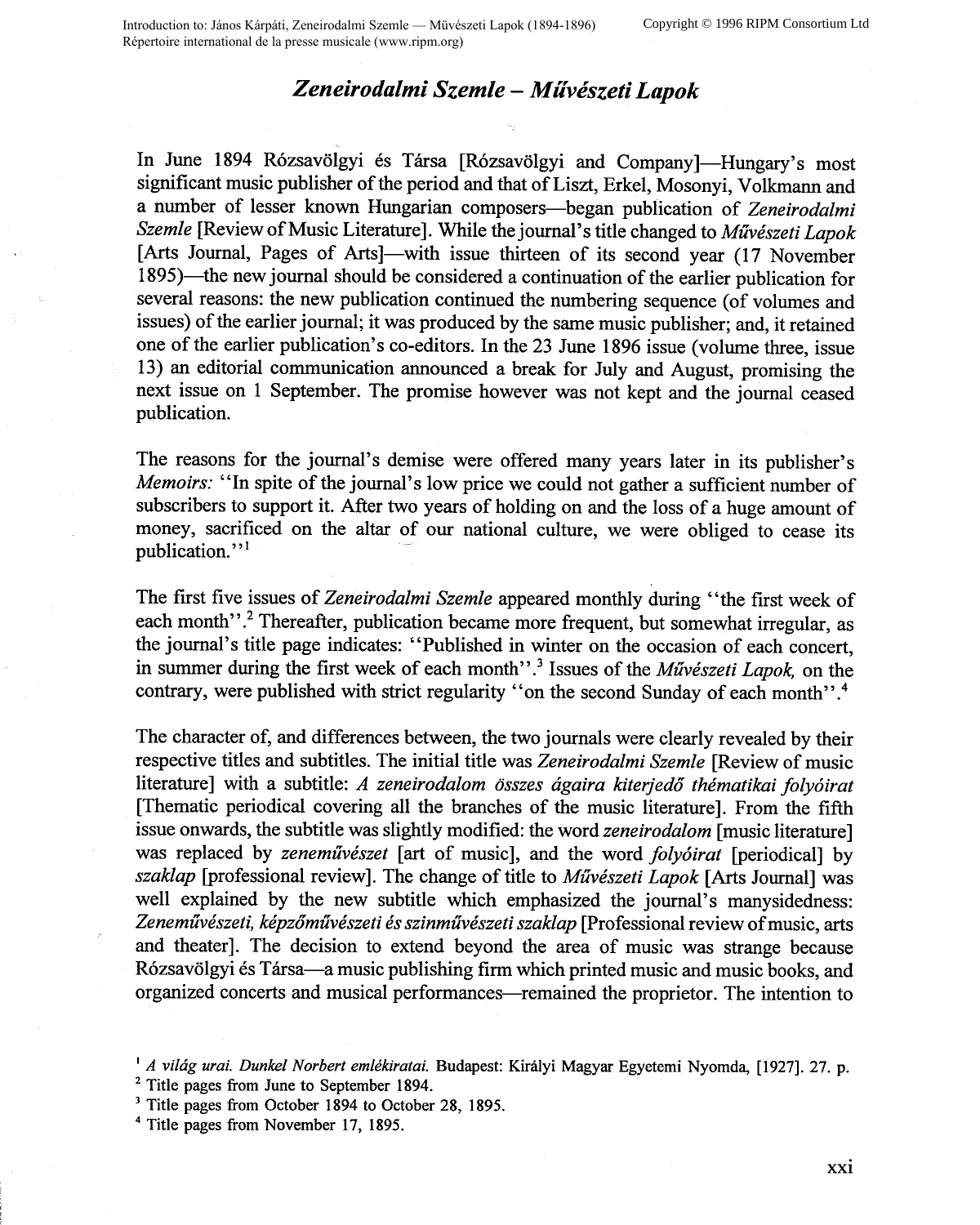keep the continuity of the journal was clearly shown on the frontispiece where, besides to the new title the old one still appeared.

The journal was launched by Norbert Dunkl,<sup>5</sup> proprietor of *Rózsavölgyi és Társa* [Rózsvölgyi and Company], and he alone edited the first three numbers. The publishing house and its music shop was founded in 1850 by the son of the composer, Mark R6zsavolgyi (1789-1848): Gyula R6zsavolgyi (1822-1861) in co-operation with Norbert Grinzweil (1823-1890). The sister of the latter, Jozefa Grinzweil, an important concert and opera singer of the period, married in 1861 Nepomuk János Dunkl, an excellent pianist and one-time pupil of Franz Liszt and Anton Rubinstein. After Gyula Rózsavölgyi's death he became for some years co-proprietor of the firm. It was however his son, Norbert Dunkl who showed more inclination for the business. From 1886 he followed his father as Grinzweil's company, and after his death in 1890 he became the only proprietor of the firm, still keeping the name. Norbert Dunkl as a dealer and concert manager did a great deal to develop the musical life in Pest which he believed should be similar to that of Vienna.

Born in 1862 in Vienna, Norbert Dunkl was brought up in Pest; from the age of four he studied piano with his father, and violin with some excellent first violinists of the National Theater Orchestra. As the family from the start wished him to become a music publisher and dealer, he worked from the beginning of the 80s for some years as apprentice at such famous European music dealers as the *Mensing* in Erfurt and the *Hug Freres* in Basie. Dunkl was a highly cultivated and quite talented businessman, very much aware of the fact that musical works needed not only to be published but also to be distributed and played. Among his significant contributions-in addition to editing and publishing a music journal-was the creation of a concert series known under the French title *Concerts populaires.* The series was organized in Pest in order to broaden the music culture of the middle-class public.

It is likely that Dunkl soon realized the limits of his editorial skills, because in September 1894 he took at his side as co-editor Andor Merkler (1862-1922), a noted music critic for several journals and reviews. Merkler studied music in the National Conservatory and later in the Budapest Academy of Music, but before obtaining his diploma he left and took a position at an insurance company. His activity as a composer could be testified to by a number of piano pieces and songs, in addition to a one act comic opera produced at the Budapest Opera House *(Fanchon,* 1890). As a matter of fact, Andor Merkler was the editor who insured the high level and continuity of the *Zeneirodalmi Szemle -Miiveszeti Lapok,* because at the moment of the title change, Dunkl reconfirmed Merkler in his position, and relinquished his own editorial seat to Gyula Kéry.

<sup>&</sup>lt;sup>5</sup> At the end of the 19th century the name was more frequently used as "Dunkl".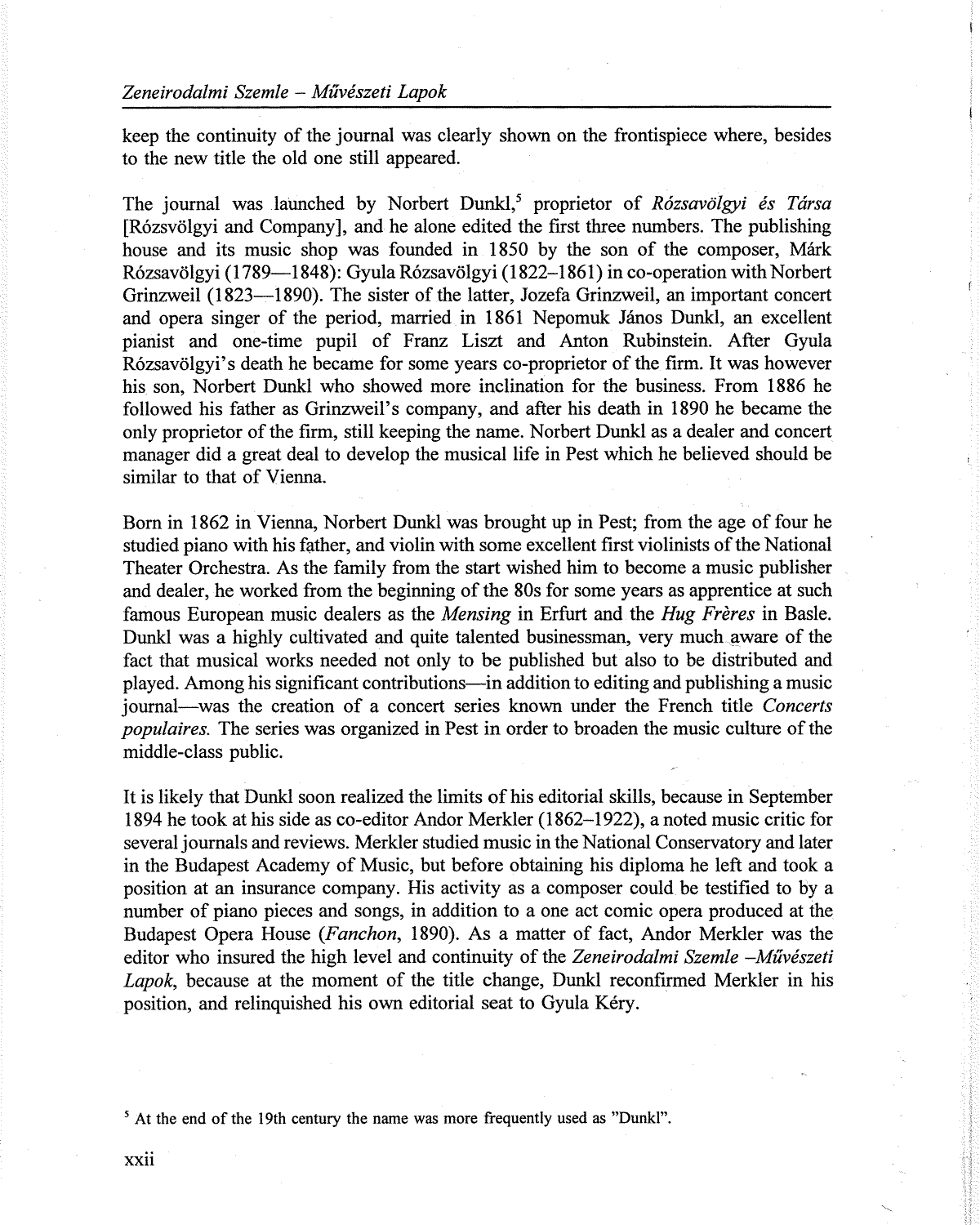Gyula Kery (1869-1919) studied law, then chose journalism as a career: from 1890 until the start of *Miiveszeti Lapok* he contributed to such journals as *Pecsi Figye/6, Pecsi Nap/6, Gyori Hirlap* and *Budapesti Hirlap.* He wrote an operetta (produced in 1894), several historical studies *(The Life of Lujza Blaha, History of the Hungarian war of independence in daily chronicles, History and Catalogue of the Petőfi-House)*, and the music and words of a number of songs.

The goal of the *Miiveszeti Lapok* and the division of responsibility of its editors were formulated by Norbert Dunkl:

I wanted to put on the table of the intelligent Hungarian art- and musicloving public a journal which makes it unnecessary to buy foreign language art journals. It was my intention to edit our journal in such a way that it could compete with any journals published abroad. I managed to convince Ander Merkler, who was for some time an excellent music critic for the *Magyarország*, to edit the musical part, and Gyula Kéry to edit the arts and literature sections. But even with *Miiveszeti Lapok,* I reached only a moral recognition.<sup>6</sup>

Initially, *Zeneirodalmi Szemle* was rather small, and consisted of only 6 pages. Gradually however the journal grew in size to 8–10–12 and finally, during the *Müvészeti Lapok* period, to 16 pages—to which 4 or 8 unnumbered pages were added in front and back containing the frontispiece, contents, list of collaborators and advertisements. Under both titles the numbering restarted in each issue.

Although the continuity of the journal (despite its two titles) has been emphasized, the content, structure and staff varied from title to title and should be viewed separately, because there are some fundamental differences. Each issue of *Zeneirodalmi Szemle* opens with a leading article dealing with a significant musician, illustrated by a portrait. Columns such as "music news" and "review" follow; furthermore, the issues end with a series of music incipits which function as advertisement and which are selected from the works of the person treated in the lead article and in the review column. It can be seen from this that the journal was closely related to the publishing activity of the proprietor, since the persons and works selected were without exception from the publisher's repertory. The expression "thematic" in the subtitle referred specifically to these music incipits.

During the *Zeneirodalmi Szemle* period articles, communications and reviews are mostly unsigned, which may indicate that the journal worked with rather few noted authors and that the articles were mostly written by the editors themselves. Two important articles are related to the series of signed leading portraits. These constitute a reciprocal "hommages"

 $6$  See note No.1.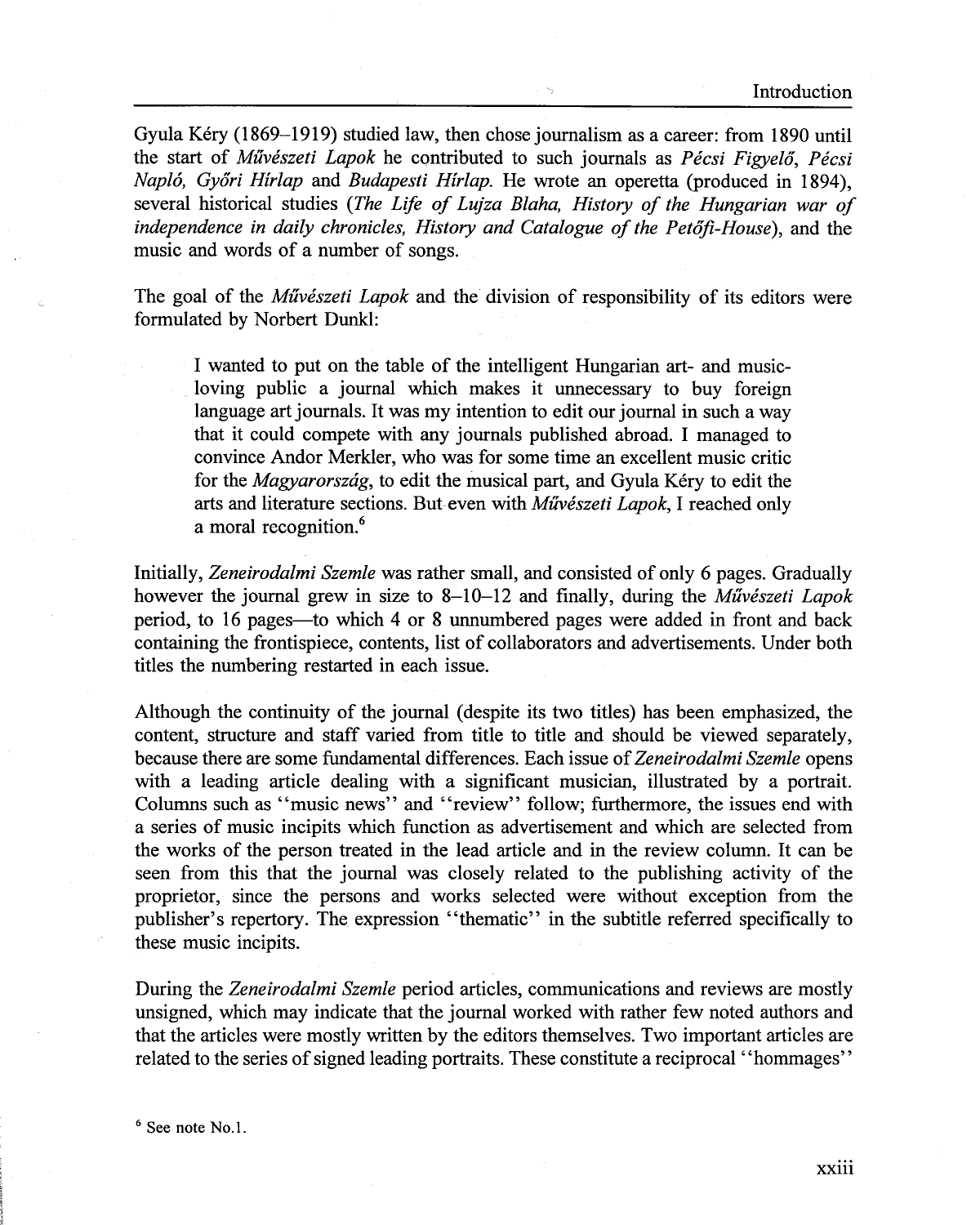## *Zeneirodalmi Szemle* - *Miiveszeti Lapok*

between two significant musicians who were not writers: the famous violinist Jeno Hubay and the composer pianist Károly Aggházy. In Vol. I, No. 6, Aggházy introduces the readers to Hubay; and in Vol. II, No.8, Hubay acts in kind towards Agghazy. Another important, anonymous but identifiable correspondent of the journal was the father of Norbert Dunkl, Nepomuk János Dunkl who published a very interesting article about his personal contact with the composer Karoly Goldmark (Vol. I, No.4) and other reminiscences with the pen-name "egy ismeretes ismeretlen" ["a known unknown"].

In the volume II, issue 12 (28 October, 1895) we find a communication about the change of title, content and structure, quoted (slightly shortened) below:

The *Zeneirodalmi Szemle* has dealt so far exclusively with the musical world and gained keen interest within these limited circles .... Because the enthusiasm and support of the reading public has been steadily growing: the *R6zsavolgyi es Tarsa* has decided to publish the journal under the new title *Miiveszeti Lapok,* in a more decorative layout and not as in the past monthly, but *twice monthly.* And in order to match the content to the decorative layout...it will extend its interest to *all the branches of the arts,*  and will treat not only music literature, but also *the arts and theater .* .. To realize this promise faithfully we carefully selected highly professional editors for the individual columns, and we shall do our best also to win the best authors as contributors for the *Művészeti Lapok..*. From November 17 onwards, the *Miiveszeti Lapok* will appear on each second Sunday with the division as follows: On the cover title page there will always be *an illustration of current interest* from the art world. <sup>7</sup>The inside content will open with *an article also of current interest.* Thereafter in the column *Music* we will treat events from the world of music be it sacred or secular, with *special regard to the cultivation of domestic music.* Under the title *Arts* the *sculpture and painting* will be treated. The column *Theater* will be devoted to the theatrical events from the *capital, province and abroad.*  The *Arts chronicle* will be a rich mine of news and original information regarding all the branches of the arts. The *Reviews* column will contain criticism of published art products. And in order to make our journal more amusing and varied, in the column entitled *Bohem-vilag [Bohemian World]*  anecdotes and stories about famous artists ( composers, painters, actors and sculptors) will be gathered. Under the title *Szalon [Saloon]* the reader will find short stories or novels based on lives of artists. Finally, each month our readers will be surprised with an *hors texte* music supplement, containing examples of compositions as yet unpublished.<sup>8</sup>

<sup>&</sup>lt;sup>7</sup> This was not realized. The richly decorated cover title is always the same.

<sup>&</sup>lt;sup>8</sup> This was similarly not realized.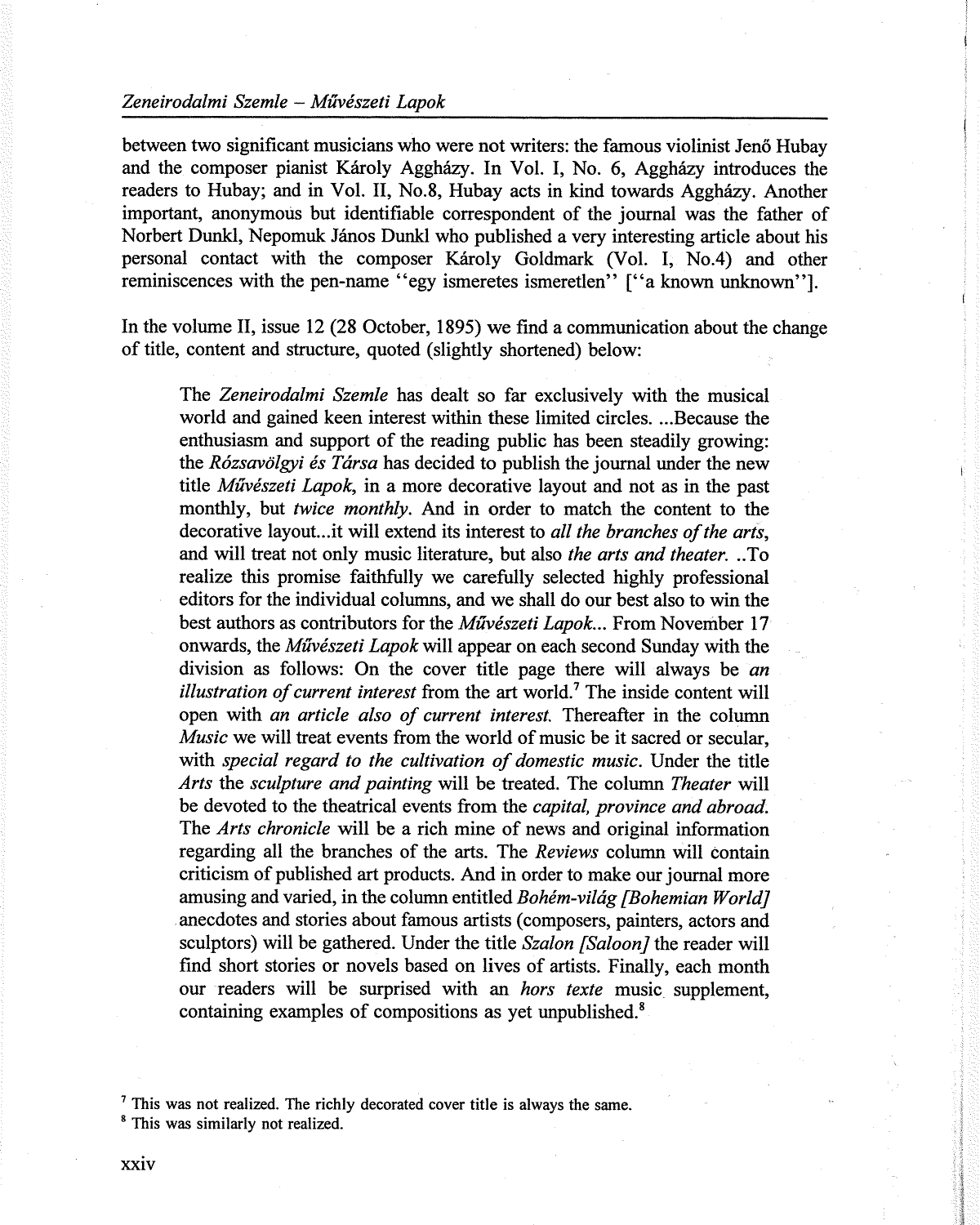The considerably long list of collaborators includes such distinguished personalities of the musical press as Kornel Abranyi sen., one-time editor of the *Zeneszeti Lapok* and the Zeneszeti Közlöny, Jenő Sztojanovits and Dezső Ambrozovics dr., one-time editor and principal contributor of the *Zenevilag,* and Istvan Kereszty, noted music critic of several newspapers. The theatrical criticism was headed by Sandor Hevesi and Count Sandor Vay who frequently used the pseudonym D'Artagnan. Among the contributors there are number of famous writers such as Mór Jókai, Baron Kálmán Jósika and Jenő Heltay, the actors Lehel Odry and Kornelia Prielle, and important personalities including Count Albert Apponyi, Minister of Religion and Education.

The following table lists identified pseudonyms and initials of contributors:

Authors

Zöldi Márton

## Pseudonyms

Luczián.

Ambrozovics Dezső Bloch Jozsef Brück Gyula Dunkl Nepomuk János Erdős (Eibenschütz) Ármin Gergely István Heltay Jenő Hevesi Sándor Kereszty István Langer Viktor Luby Sándor Molnár Géza dr. Öszi Kornél Polgár Jenő Rózsa Miklós Szemlér Ferenc Tarnay Alajos Téglás Gábor ifj. Vay Sándor gróf Vay Sarolta grófné  $dr.-br-, -br-, Br.$  $B- -CH.$ B. Gy. egy ismeretes ismeretlen E.A. Gregorius Eugenius H. S., (HS.)  $K-r$  Eszti,  $-y$ ,  $+y$ .,  $+Y$ .,  $-y$ ., X.-y., X.Y. Tisza Aladár Lantos M. G., Dr. M. G. Ö. P. J. **Tövis** Sz. F. T. A. ifj. T. G. D'Artagnan **Czelesztin** 

This publication is based upon the copy of *Zeneirodalmi Szemle* found in the Central Library of the Liszt Ferenc Academy of Music, to our knowledge the only available copy in the country. Unfortunately, issue three of the first year is missing. A complete copy of *Miiveszeti Lapok* was found in the collection of the National Szechenyi Library. Finally, the reader should note that in the Catalogue the text is cited as it appears in the original